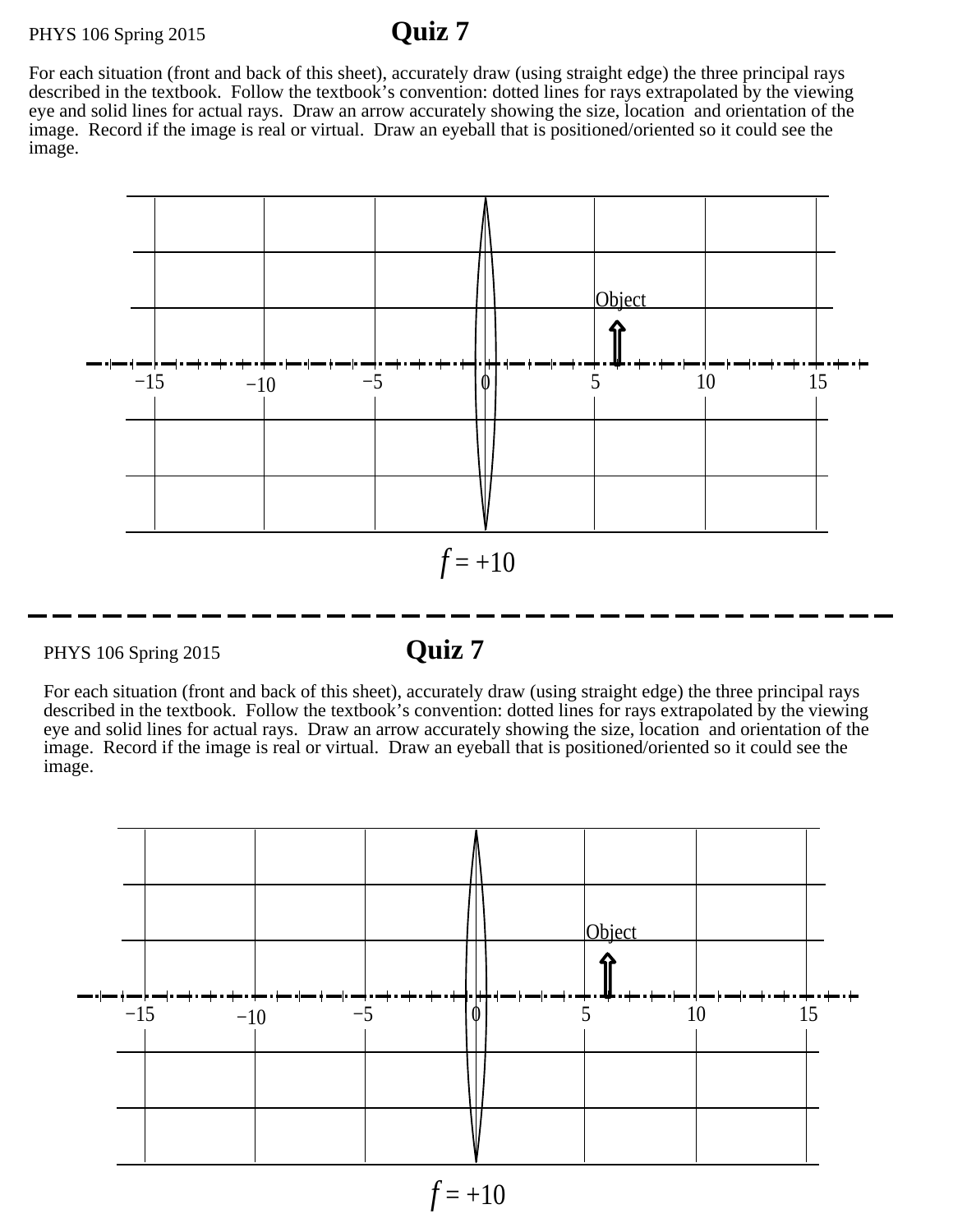

*f* = −10



 $f = -10$